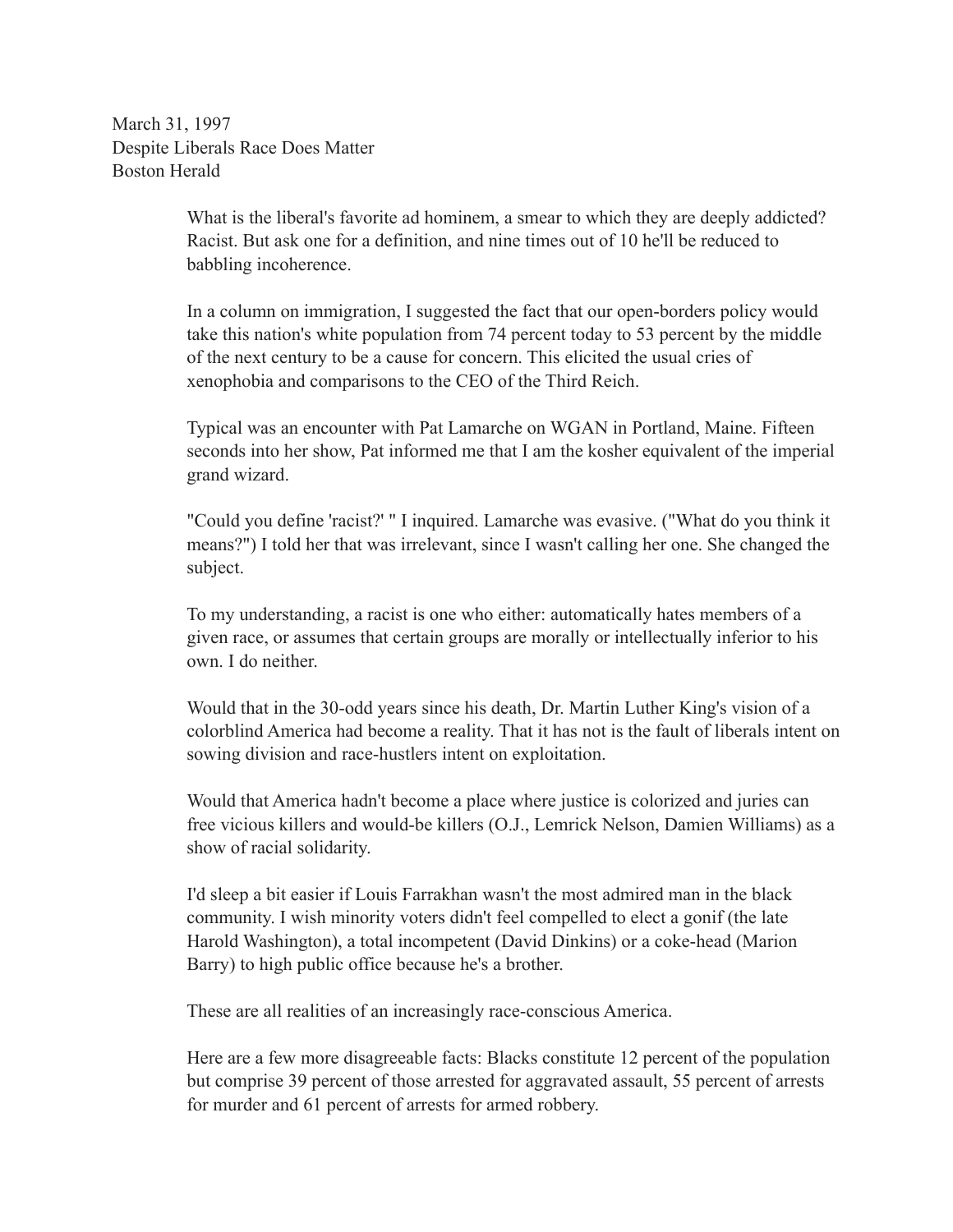According to figures published in U.S. News in 1989, when whites are violent, they target blacks 2.4 percent of the time. When blacks are violent, they target whites more than half the time. In New York, initiation in the Bloods street gang entails slashing a Caucasian's face with a straight razor.

Of course, the coin has another side. There are blacks who also agonize over this situation - some lead lives of quiet decency, others of noblility. There are black writers, ministers and politicians who are making significant contributions to the reclamation of our civilization. On the day when the community looks to them for leadership - and not on Al Sharpton or a Jesse Jackson - race will no longer matter.

Still, in light of the afore-cited statistics, should we view America's declining white population with indifference, optimism or elation?

The vast majority of white liberals who declare that race is irrelevant somehow end up not living in black neighborhoods or sending their children to predominantly black schools. Apparently, it's all right to act on racial assumptions as long as they are left unspoken.

Why must we exacerbate these social ills through unrestrained immigration? Is racial strife, crime and poverty in such short supply that we must import more? With 5 percent of the world's population, why must we take half of all immigration to industrialized nations?

If the alien inundation is as good for America as utopians insist, why then the more the merrier. Why stop at 1 million legal immigrants and another 500,000 illegals each year? Why not immediately open our doors to 20 million or 30 million? Why opt for slow suicide when we could go out with a glorious bang?

Why is it that of all peoples on earth, only Americans are not entitled to preserve their culture and national identity?

Let's say that the United Nations proposed to transfer 10 million war refugees from Albania to Rwanda. If Rwandans objected, would that mark them as racists and xenophobes? Might not a Rwandan reasonably observe that while he bears no animus toward Albanians, let enough of them in and Rwanda will cease to be Rwanda?

At last we arrive at liberalism's ugliest secret - liberals hate America (our history and heritage, which they deem irredeemably evil) and long for the day when our nation will sink into a great multicultural ooze.